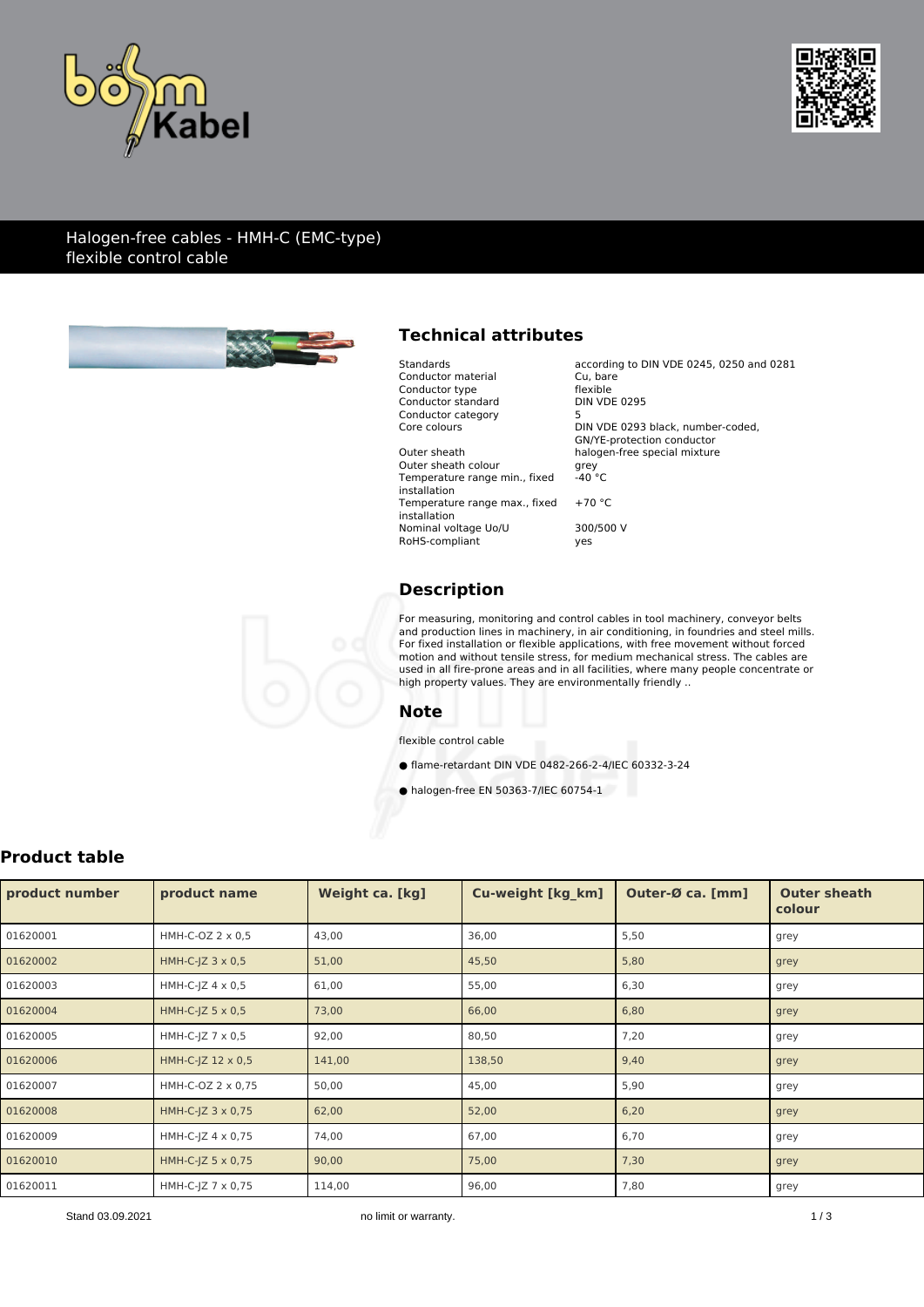



## Halogen-free cables - HMH-C (EMC-type) flexible control cable

| product name             | <b>Weight ca. [kg]</b> | Cu-weight [kg_km] | Outer-Ø ca. [mm] | <b>Outer sheath</b><br>colour |
|--------------------------|------------------------|-------------------|------------------|-------------------------------|
| HMH-C-JZ 12 x 0,75       | 178,00                 | 177,00            | 10,30            | grey                          |
| HMH-C-JZ 18 x 0,75       | 257,00                 | 243,00            | 12,00            | grey                          |
| HMH-C-JZ 25 x 0,75       | 350,00                 | 307,30            | 14,50            | grey                          |
| HMH-C-OZ 2 x 1           | 58,00                  | 51,00             | 6,30             | grey                          |
| $HMH-C-JZ$ 3 $\times$ 1  | 72,00                  | 65,30             | 6,60             | grey                          |
| $HMH-C-JZ 4 x 1$         | 88,00                  | 78,10             | 7,10             | grey                          |
| HMH-C-JZ $5 \times 1$    | 107,00                 | 89,40             | 7,70             | grey                          |
| $HMH-C-JZ 7 x 1$         | 136,00                 | 115,00            | 8,50             | grey                          |
| HMH-C-JZ 12 x 1          | 214,00                 | 188,10            | 11,10            | grey                          |
| HMH-C-JZ 18 x 1          | 316,00                 | 286,00            | 12,80            | grey                          |
| HMH-C-JZ 25 x 1          | 426,00                 | 388,50            | 15,40            | grey                          |
| HMH-C-OZ 2 x 1,5         | 75,00                  | 77,00             | 6,70             | grey                          |
| HMH-C-JZ $3 \times 1.5$  | 95,00                  | 83,00             | 7,10             | grey                          |
| HMH-C-OZ 3 x 1,5         | 95,00                  | 83,00             | 7,10             | grey                          |
| HMH-C-JZ 4 x 1,5         | 116,00                 | 102,00            | 7,70             | grey                          |
| HMH-C-JZ $5 \times 1,5$  | 143,00                 | 125,00            | 8,60             | grey                          |
| HMH-C-JZ 7 x 1,5         | 183,00                 | 196,00            | 9,20             | grey                          |
| HMH-C-JZ 12 x 1,5        | 298,00                 | 280,00            | 12,10            | grey                          |
| HMH-C-JZ 18 x 1,5        | 444,00                 | 389,00            | 14,20            | grey                          |
| $HMH-C-JZ 25 \times 1.5$ | 587,00                 | 535,00            | 17,10            | grey                          |
| HMH-C-JZ $3 \times 2.5$  | 136,00                 | 148,50            | 8,40             | grey                          |
| HMH-C-JZ $4 \times 2,5$  | 168,00                 | 174,20            | 9,10             | grey                          |
| HMH-C-JZ $5 \times 2,5$  | 210,00                 | 200,80            | 10,00            | grey                          |
| HMH-C-JZ 7 x 2,5         | 273,00                 | 289,00            | 10,90            | grey                          |
| HMH-C-JZ 12 x 2,5        | 456,00                 | 477,30            | 14,40            | grey                          |
| $HMH-C-JZ 4 x 4$         | 527,00                 | 237,00            | 10,80            | grey                          |
| HMH-C-JZ $5 \times 4$    | 313,00                 | 328,00            | 11,80            | grey                          |
| HMH-C-JZ $7 \times 4$    | 410,00                 | 388,00            | 12,70            | grey                          |
| HMH-C-JZ $4 \times 6$    | 339,00                 | 318,00            | 12,80            | grey                          |
| $HMH-C-JZ 5 x 6$         | 433,00                 | 453,00            | 14,30            | grey                          |
| HMH-C-JZ $7 \times 6$    | 574,00                 | 524,70            | 15,50            | grey                          |
| $HMH-C-JZ 4 \times 10$   | 564,00                 | 535,00            | 15,80            | grey                          |
| HMH-C-JZ $5 \times 10$   | 727,00                 | 611,20            | 17,60            | grey                          |
|                          |                        |                   |                  |                               |